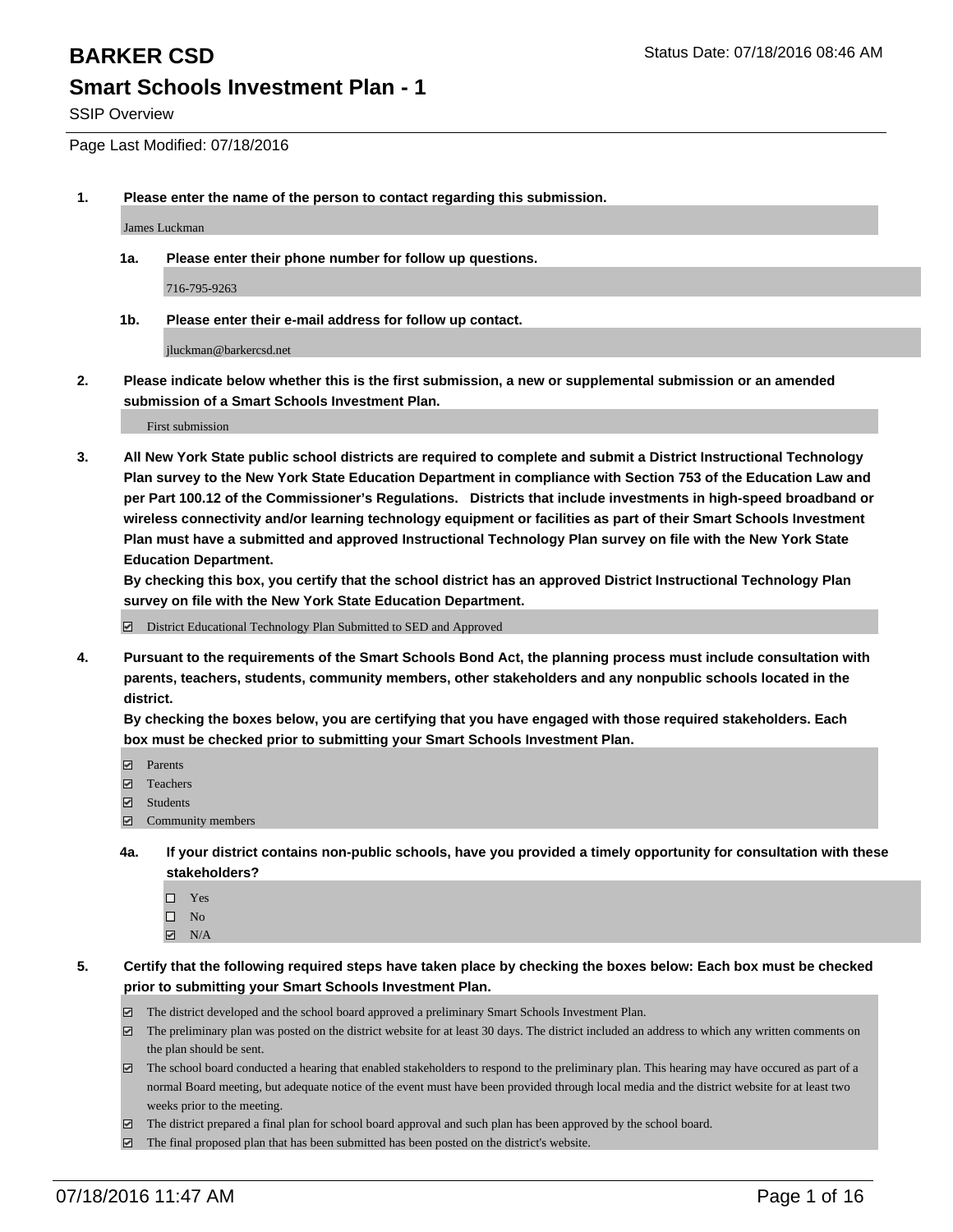SSIP Overview

Page Last Modified: 07/18/2016

**5a. Please upload the proposed Smart Schools Investment Plan (SSIP) that was posted on the district's website. Note that this should be different than your recently submitted Educational Technology Survey. The Final SSIP, as approved by the School Board, should also be posted on the website and remain there during the course of the projects contained therein.**

BCS\_SmartSchoolsInvestmentPlan\_1516\_061016.pdf

**6. Please enter an estimate of the total number of students and staff that will benefit from this Smart Schools Investment Plan based on the cumulative projects submitted to date.**

600

**7. An LEA/School District may partner with one or more other LEA/School Districts to form a consortium to pool Smart Schools Bond Act funds for a project that meets all other Smart School Bond Act requirements. Each school district participating in the consortium will need to file an approved Smart Schools Investment Plan for the project and submit a signed Memorandum of Understanding that sets forth the details of the consortium including the roles of each respective district.**

 $\Box$  The district plans to participate in a consortium to partner with other school district(s) to implement a Smart Schools project.

**8. Please enter the name and 6-digit SED Code for each LEA/School District participating in the Consortium.**

| <b>Partner LEA/District</b> | ISED BEDS Code |
|-----------------------------|----------------|
| (No Response)               | (No Response)  |

**9. Please upload a signed Memorandum of Understanding with all of the participating Consortium partners.**

(No Response)

**10. Your district's Smart Schools Bond Act Allocation is:**

\$596,160

**11. Enter the budget sub-allocations by category that you are submitting for approval at this time. If you are not budgeting SSBA funds for a category, please enter 0 (zero.) If the value entered is \$0, you will not be required to complete that survey question.**

|                                       | Sub-        |
|---------------------------------------|-------------|
|                                       | Allocations |
| <b>School Connectivity</b>            | $\mathbf 0$ |
| Connectivity Projects for Communities | 0           |
| Classroom Technology                  | 119,700     |
| Pre-Kindergarten Classrooms           | $\Omega$    |
| Replace Transportable Classrooms      | 0           |
| High-Tech Security Features           | 0           |
| Totals:                               | 119,700.00  |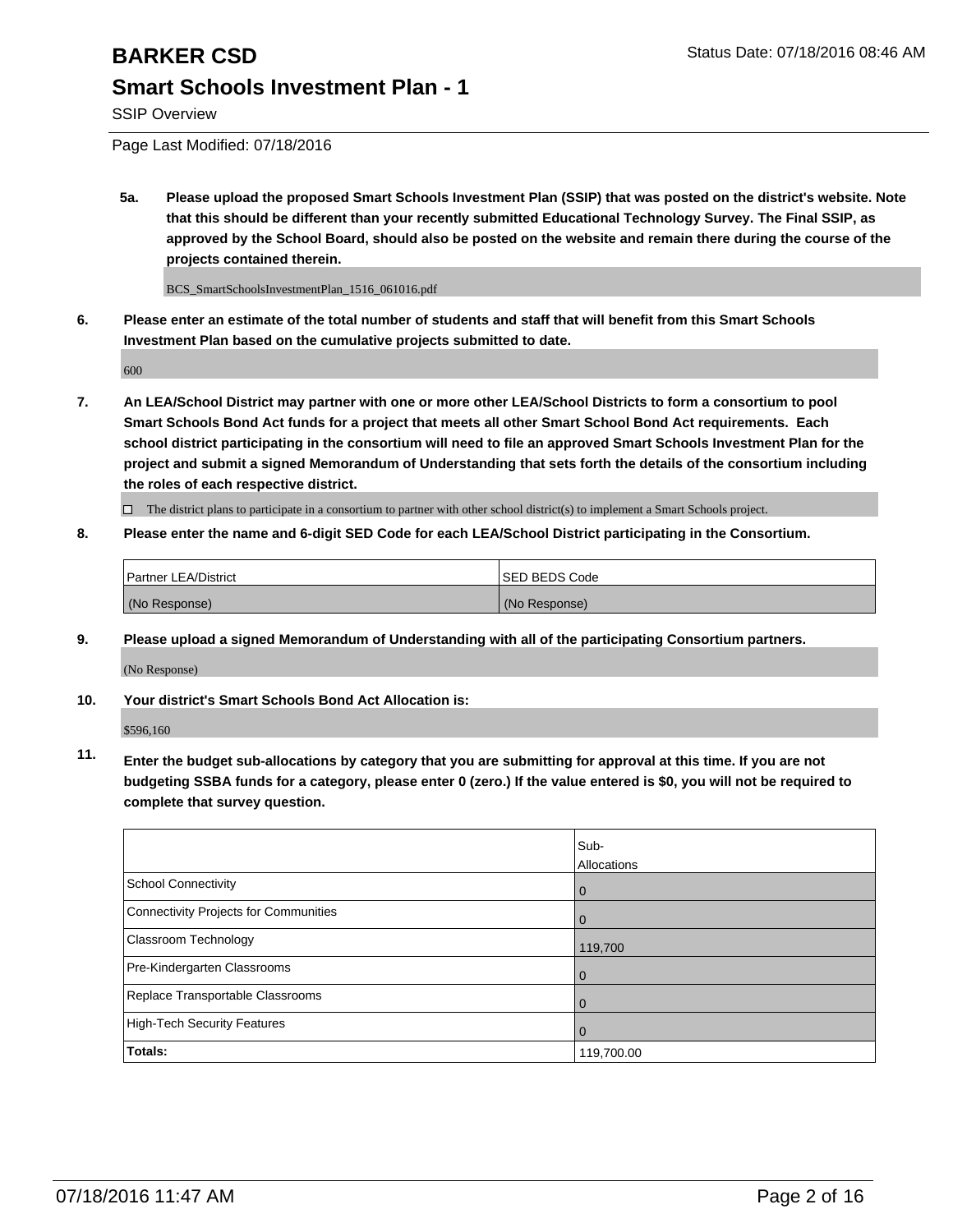School Connectivity

Page Last Modified: 06/14/2016

- **1. In order for students and faculty to receive the maximum benefit from the technology made available under the Smart Schools Bond Act, their school buildings must possess sufficient connectivity infrastructure to ensure that devices can be used during the school day. Smart Schools Investment Plans must demonstrate that:**
	- **sufficient infrastructure that meets the Federal Communications Commission's 100 Mbps per 1,000 students standard currently exists in the buildings where new devices will be deployed, or**
	- **is a planned use of a portion of Smart Schools Bond Act funds, or**
	- **is under development through another funding source.**

**Smart Schools Bond Act funds used for technology infrastructure or classroom technology investments must increase the number of school buildings that meet or exceed the minimum speed standard of 100 Mbps per 1,000 students and staff within 12 months. This standard may be met on either a contracted 24/7 firm service or a "burstable" capability. If the standard is met under the burstable criteria, it must be:**

**1. Specifically codified in a service contract with a provider, and**

**2. Guaranteed to be available to all students and devices as needed, particularly during periods of high demand, such as computer-based testing (CBT) periods.**

**Please describe how your district already meets or is planning to meet this standard within 12 months of plan submission.**

(No Response)

- **1a. If a district believes that it will be impossible to meet this standard within 12 months, it may apply for a waiver of this requirement, as described on the Smart Schools website. The waiver must be filed and approved by SED prior to submitting this survey.**
	- $\Box$  By checking this box, you are certifying that the school district has an approved waiver of this requirement on file with the New York State Education Department.
- **2. Connectivity Speed Calculator (Required)**

|                         | Number of<br>Students | Multiply by<br>100 Kbps | Divide by 1000 Current Speed<br>to Convert to<br>Reauired<br>Speed in Mb | lin Mb           | Expected<br>Speed to be<br>Attained Within   Required<br>12 Months | Expected Date<br>l When<br>Speed Will be<br>l Met |
|-------------------------|-----------------------|-------------------------|--------------------------------------------------------------------------|------------------|--------------------------------------------------------------------|---------------------------------------------------|
| <b>Calculated Speed</b> | (No<br>Response)      | (No Response)           | (No<br>Response)                                                         | (No<br>Response) | (No<br>Response)                                                   | (No<br>Response)                                  |

#### **3. Describe how you intend to use Smart Schools Bond Act funds for high-speed broadband and/or wireless connectivity projects in school buildings.**

(No Response)

**4. Describe the linkage between the district's District Instructional Technology Plan and the proposed projects. (There should be a link between your response to this question and your response to Question 1 in Part E. Curriculum and Instruction "What are the district's plans to use digital connectivity and technology to improve teaching and learning?)**

(No Response)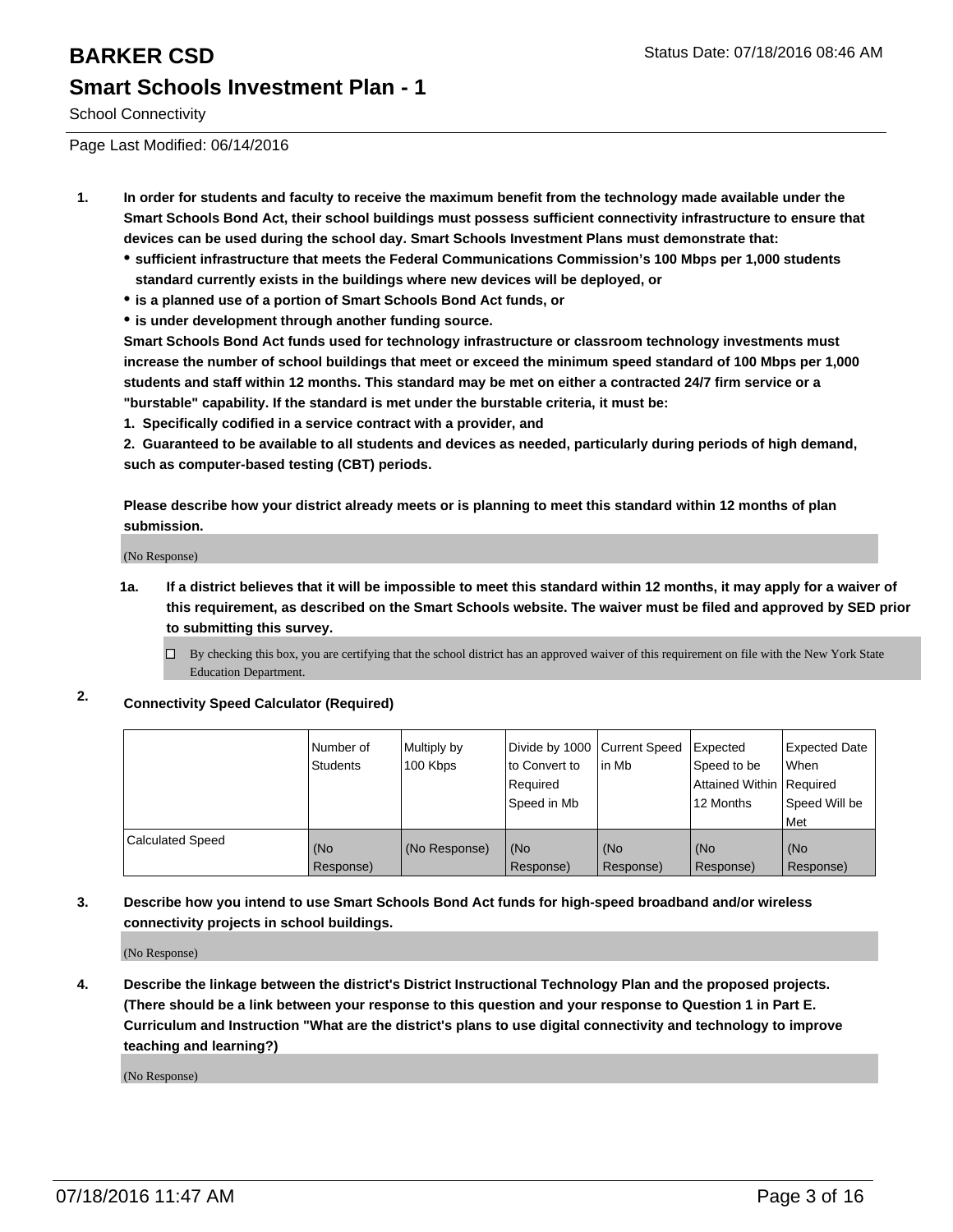School Connectivity

Page Last Modified: 06/14/2016

**5. If the district wishes to have students and staff access the Internet from wireless devices within the school building, or in close proximity to it, it must first ensure that it has a robust Wi-Fi network in place that has sufficient bandwidth to meet user demand.**

**Please describe how you have quantified this demand and how you plan to meet this demand.**

(No Response)

**6. As indicated on Page 5 of the guidance, the Office of Facilities Planning will have to conduct a preliminary review of all capital projects, including connectivity projects.**

| Project Number |  |
|----------------|--|
| (No Response)  |  |

**7. Certain high-tech security and connectivity infrastructure projects may be eligible for an expedited review process as determined by the Office of Facilities Planning.**

**Was your project deemed eligible for streamlined review?**

No

**8. Include the name and license number of the architect or engineer of record.**

| <b>Name</b>   | License Number |
|---------------|----------------|
| (No Response) | (No Response)  |

**9. If you are submitting an allocation for School Connectivity complete this table. Note that the calculated Total at the bottom of the table must equal the Total allocation for this category that you entered in the SSIP Overview overall budget.** 

|                                            | Sub-          |
|--------------------------------------------|---------------|
|                                            | Allocation    |
| Network/Access Costs                       | (No Response) |
| <b>Outside Plant Costs</b>                 | (No Response) |
| School Internal Connections and Components | (No Response) |
| Professional Services                      | (No Response) |
| Testing                                    | (No Response) |
| <b>Other Upfront Costs</b>                 | (No Response) |
| <b>Other Costs</b>                         | (No Response) |
| Totals:                                    |               |

| Select the allowable expenditure | litem to be purchased | Quantity      | Cost per Item | <b>Total Cost</b> |
|----------------------------------|-----------------------|---------------|---------------|-------------------|
| type.                            |                       |               |               |                   |
| Repeat to add another item under |                       |               |               |                   |
| each type.                       |                       |               |               |                   |
| (No Response)                    | (No Response)         | (No Response) | (No Response) | (No Response)     |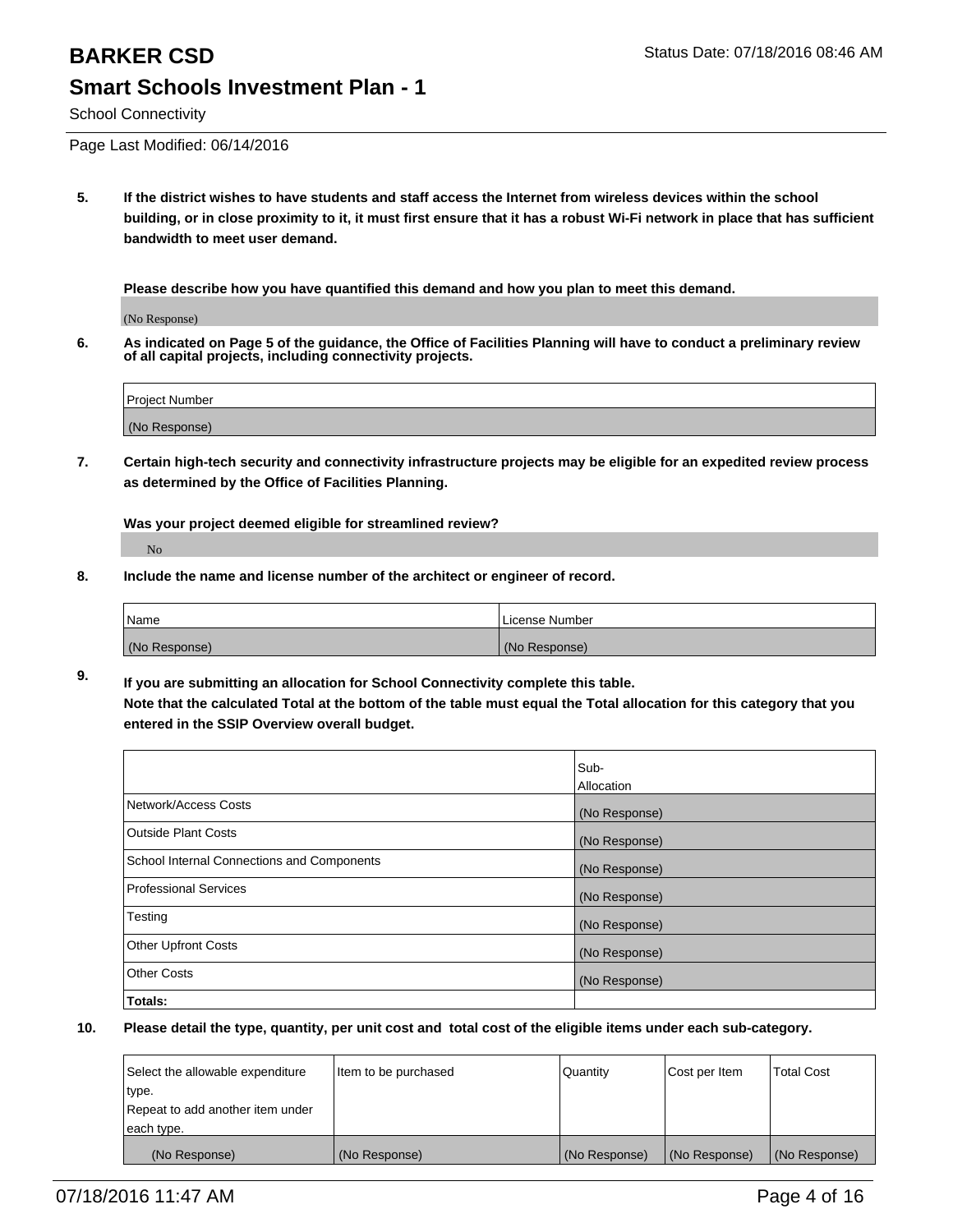Community Connectivity (Broadband and Wireless)

Page Last Modified: 06/14/2016

**1. Describe how you intend to use Smart Schools Bond Act funds for high-speed broadband and/or wireless connectivity projects in the community.**

(No Response)

**2. Please describe how the proposed project(s) will promote student achievement and increase student and/or staff access to the Internet in a manner that enhances student learning and/or instruction outside of the school day and/or school building.**

(No Response)

**3. Community connectivity projects must comply with all the necessary local building codes and regulations (building and related permits are not required prior to plan submission).**

 $\Box$  I certify that we will comply with all the necessary local building codes and regulations.

**4. Please describe the physical location of the proposed investment.**

(No Response)

**5. Please provide the initial list of partners participating in the Community Connectivity Broadband Project, along with their Federal Tax Identification (Employer Identification) number.**

| Project Partners | <b>IFederal ID#</b> |
|------------------|---------------------|
| (No Response)    | (No Response)       |

**6. If you are submitting an allocation for Community Connectivity, complete this table. Note that the calculated Total at the bottom of the table must equal the Total allocation for this category that you**

**entered in the SSIP Overview overall budget.**

|                             | Sub-Allocation |
|-----------------------------|----------------|
| Network/Access Costs        | (No Response)  |
| Outside Plant Costs         | (No Response)  |
| <b>Tower Costs</b>          | (No Response)  |
| Customer Premises Equipment | (No Response)  |
| Professional Services       | (No Response)  |
| Testing                     | (No Response)  |
| Other Upfront Costs         | (No Response)  |
| Other Costs                 | (No Response)  |
| Totals:                     |                |

| Select the allowable expenditure | Item to be purchased | Quantity      | Cost per Item | <b>Total Cost</b> |
|----------------------------------|----------------------|---------------|---------------|-------------------|
| type.                            |                      |               |               |                   |
| Repeat to add another item under |                      |               |               |                   |
| each type.                       |                      |               |               |                   |
| (No Response)                    | (No Response)        | (No Response) | (No Response) | (No Response)     |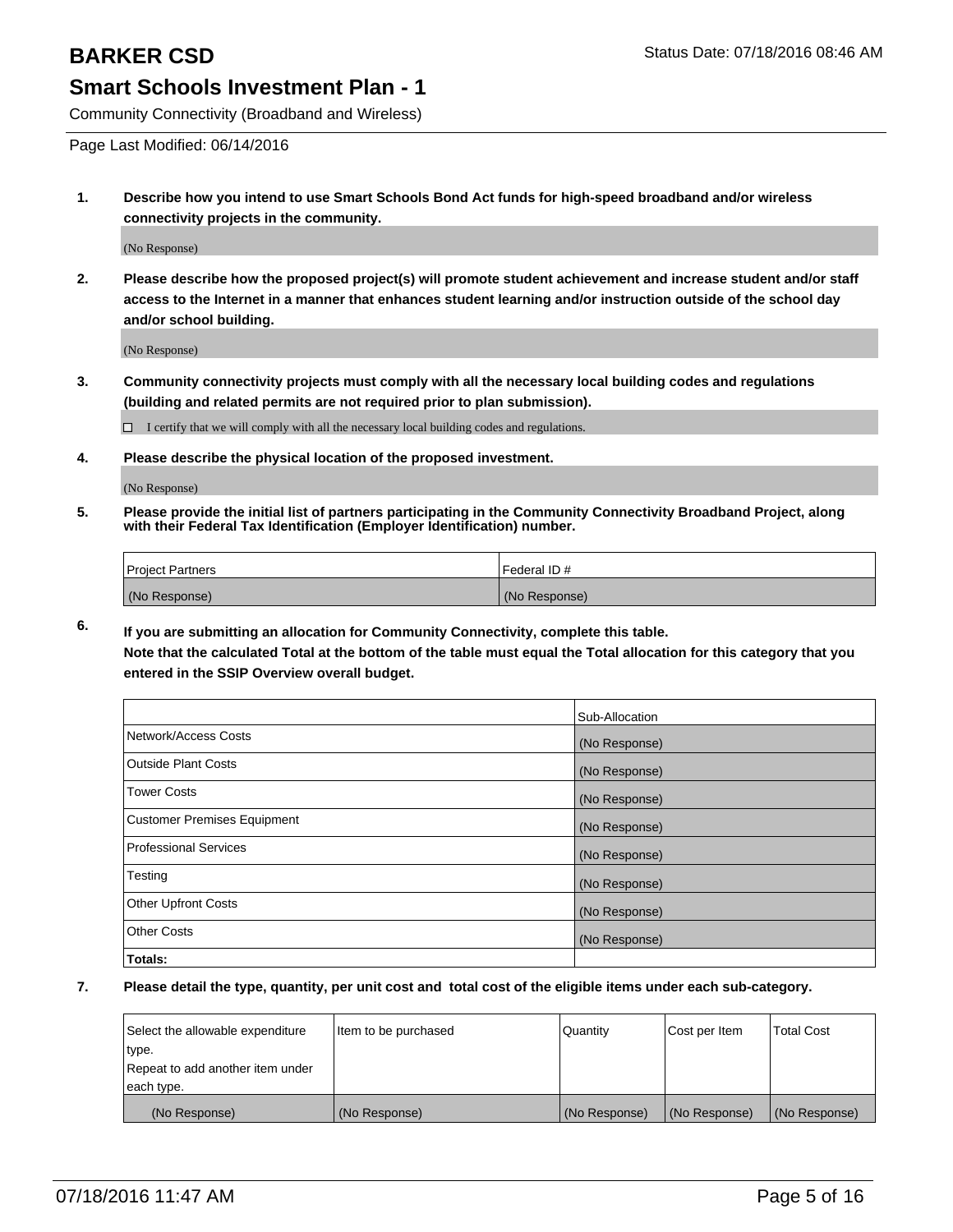Classroom Learning Technology

Page Last Modified: 07/18/2016

**1. In order for students and faculty to receive the maximum benefit from the technology made available under the Smart Schools Bond Act, their school buildings must possess sufficient connectivity infrastructure to ensure that devices can be used during the school day. Smart Schools Investment Plans must demonstrate that sufficient infrastructure that meets the Federal Communications Commission's 100 Mbps per 1,000 students standard currently exists in the buildings where new devices will be deployed, or is a planned use of a portion of Smart Schools Bond Act funds, or is under development through another funding source.**

**Smart Schools Bond Act funds used for technology infrastructure or classroom technology investments must increase the number of school buildings that meet or exceed the minimum speed standard of 100 Mbps per 1,000 students and staff within 12 months. This standard may be met on either a contracted 24/7 firm service or a "burstable" capability. If the standard is met under the burstable criteria, it must be:**

**1. Specifically codified in a service contract with a provider, and**

**2. Guaranteed to be available to all students and devices as needed, particularly during periods of high demand, such as computer-based testing (CBT) periods.**

**Please describe how your district already meets or is planning to meet this standard within 12 months of plan submission.**

As a precondition to utilizing allocated Smart Schools Bond Act funds the District has confirmed that current bandwidth exceeds the Federal Communications Commission minimum speed standard of 100 Mbps per 1,000 students to sustain the increase of classroom devices. The Barker Central School District is currently equipped with a high speed 10 GB LAN and 1 GB WAN access through Erie 1 BOCES. A robust Wi-Fi network is currently installed to provide sufficient bandwidth to meet user demand and provide seamless connectivity for staff and student wireless devices.

### **1a. If a district believes that it will be impossible to meet this standard within 12 months, it may apply for a waiver of this requirement, as described on the Smart Schools website. The waiver must be filed and approved by SED prior to submitting this survey.**

By checking this box, you are certifying that the school district has an approved waiver of this requirement on file with the New York State  $\Box$ Education Department.

## **2. Connectivity Speed Calculator (Required)**

|                         | Number of<br>Students | Multiply by<br>100 Kbps | Divide by 1000 Current Speed<br>to Convert to<br>Required<br>Speed in Mb | l in Mb | <b>I</b> Expected<br>Speed to be<br>Attained Within Required<br>12 Months | Expected Date<br><b>When</b><br>Speed Will be |
|-------------------------|-----------------------|-------------------------|--------------------------------------------------------------------------|---------|---------------------------------------------------------------------------|-----------------------------------------------|
|                         |                       |                         |                                                                          |         |                                                                           | Met                                           |
| <b>Calculated Speed</b> | 822                   | 82,200                  | 82.2                                                                     | 500     | 500                                                                       | Currently Met                                 |

#### **3. If the district wishes to have students and staff access the Internet from wireless devices within the school building, or in close proximity to it, it must first ensure that it has a robust Wi-Fi network in place that has sufficient bandwidth to meet user demand.**

**Please describe how you have quantified this demand and how you plan to meet this demand.**

Network infrastructure including wireless access has been upgraded over the last five years and a plan to expand the wireless capacity using E-rate funds has been approved for the District by the Universal Service Administrative Company. The expansion project will be completed during July and August, 2016. While current wireless access adequately provides high levels of throughput for devices, the upgraded wireless system will provide improved speed and reliability for additional devices. Network traffic is regularly monitored and managed to provide high quality transmission for all devices.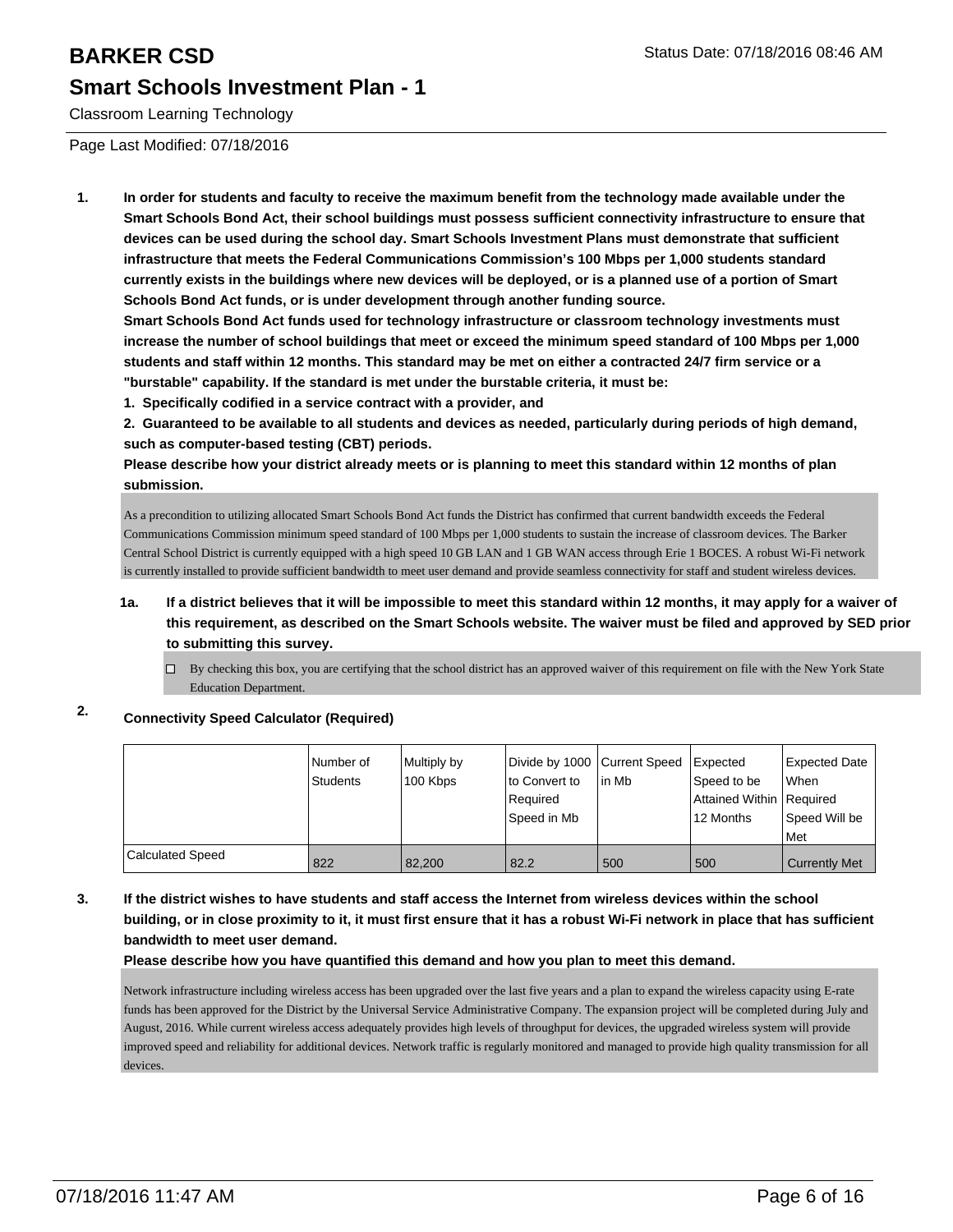Classroom Learning Technology

Page Last Modified: 07/18/2016

**4. All New York State public school districts are required to complete and submit an Instructional Technology Plan survey to the New York State Education Department in compliance with Section 753 of the Education Law and per Part 100.12 of the Commissioner's Regulations.**

**Districts that include educational technology purchases as part of their Smart Schools Investment Plan must have a submitted and approved Instructional Technology Plan survey on file with the New York State Education Department.**

- By checking this box, you are certifying that the school district has an approved Instructional Technology Plan survey on file with the New York State Education Department.
- **5. Describe the devices you intend to purchase and their compatibility with existing or planned platforms or systems. Specifically address the adequacy of each facility's electrical, HVAC and other infrastructure necessary to install and support the operation of the planned technology.**

The District will seek approval for purchases in the classroom technology category for the 2016-2017 school year. The District plans to purchase interactive panels to drive classroom instruction and enhance learning opportunities for students. The interactive panels will replace current projector and screen technology to provide optimal support of mobile device integration and interactivity for teaching and learning. The interactive panels will be compatible with existing mobile device implementations including Chromebooks, iPads, Apple TV, laptops and Microsoft surface tablets. These interactive panels will also provide a seamless interface between desktop computers and use of instructional software including Google classroom, Microsoft Office 365, Schoology, Edmodo, web based instructional resources, digital literacy solutions, digital citizenship initiatives, online assessment readiness, real-time review and formative assessment applications and presentation of student work and instructional materials. These devices will be compatible with our current network infrastructure including hardwire connection to our local area network. The existing school district facility electrical and HVAC systems will support the implementation of interactive classroom panels and reduce the amount of power previously used with projectors.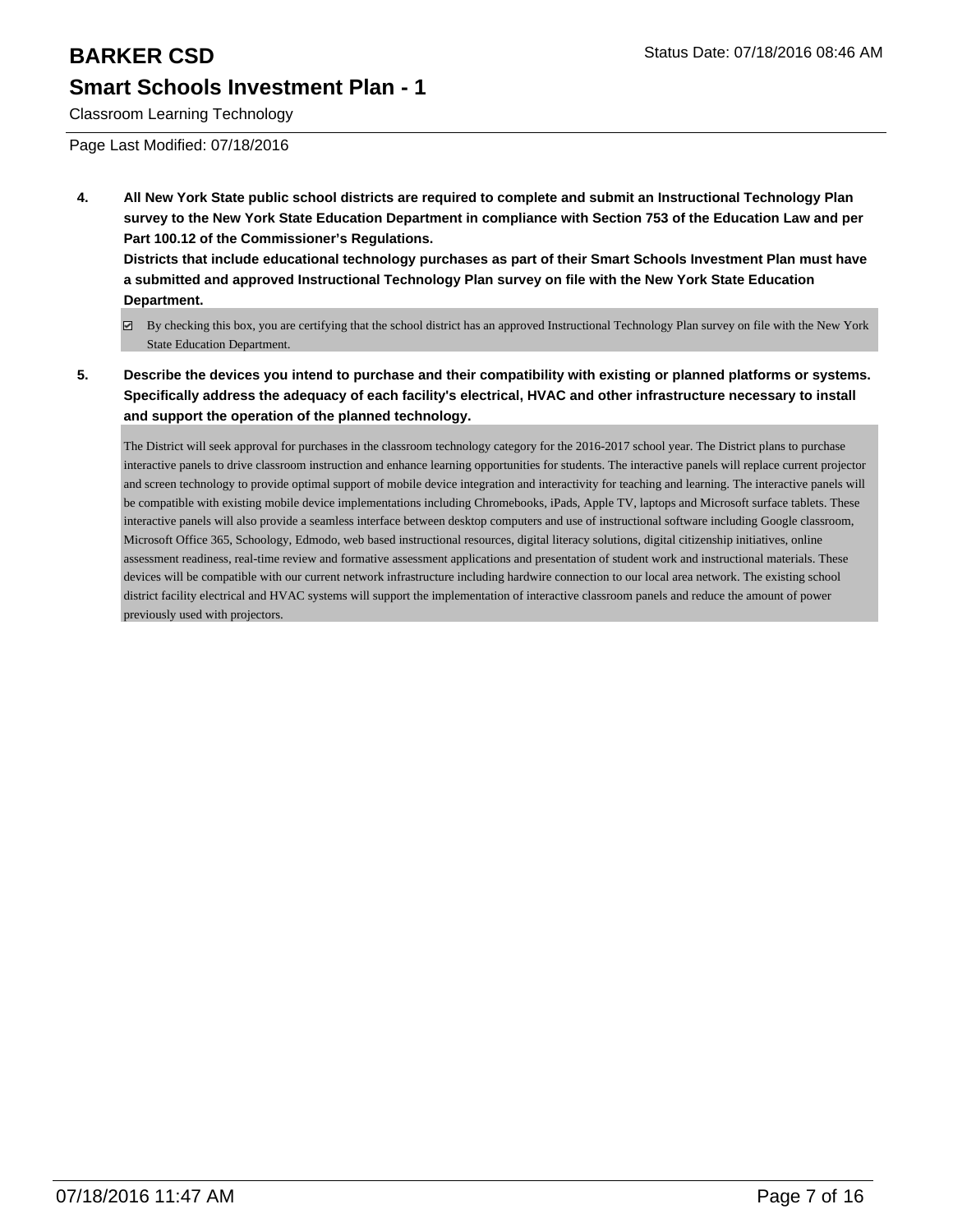Classroom Learning Technology

Page Last Modified: 07/18/2016

- **6. Describe how the proposed technology purchases will:**
	- **> enhance differentiated instruction;**
	- **> expand student learning inside and outside the classroom;**
	- **> benefit students with disabilities and English language learners; and**
	- **> contribute to the reduction of other learning gaps that have been identified within the district.**

**The expectation is that districts will place a priority on addressing the needs of students who struggle to succeed in a rigorous curriculum. Responses in this section should specifically address this concern and align with the district's Instructional Technology Plan (in particular Question 2 of E. Curriculum and Instruction: "Does the district's instructional technology plan address the needs of students with disabilities to ensure equitable access to instruction, materials and assessments?" and Question 3 of the same section: "Does the district's instructional technology plan address the provision of assistive technology specifically for students with disabilities to ensure access to and participation in the general curriculum?"**

The District has worked to implement technology tools and a wide range of technology related resources to improve instructional practices and provide new learning opportunities across the District. Technology can be an influential tool for actively engaging learners at all levels. The use of technology tools in the classroom allow teachers to individualize learning and provide differentiated instructional techniques tailored to the needs of each student. Technological tools can help transform learning processes and provide extensions for content, review, collaboration, assessment and access. District staff continually identify achievement gaps and focuses technology implementations to improve these areas. The District Director of Instructional Services works collaboratively with the technology staff to provide assistive technology tools as needs are determined.

English Language Learners will be provided with specialized interactive applications and learning tools to develop proficiency with this alternative learning interface. District Special Education, Response to Intervention and student management systems will keep instructional staff aware of special needs, individualized education program requirements, interventions and special program initiatives for students. Instructional and identified support staff will be provided with special needs classifications and guidelines.

Interactive panel technology will increase student engagement and provide opportunities to enhance differentiated instruction through the provision of simultaneous, multi-touch student manipulation, small group work centers or whole group instruction. Multimedia presentations can be tailored for individual students. Students needing support can use the interactive panels independently in a format that is challenging yet engaging for students. Students can be provided with individual support and enrichment, as necessary, through the use of video presentations or interactive apps to help solve problems and provide enhanced differentiated instruction.

Personal devices interfacing with the interactive panels will complement flipped learning initiatives, presentation of work and real-time formative assessments. The opportunity for integration of blended instructional practices, collaboration and virtual experiences will expand student learning opportunities and adventures. The contribution of this versatile technology tool will assist in reducing learning gaps and provide ease of access and integration of instructional software resources. Student access to Chromebooks, iPads, laptops, Surface tablets and other tools will provide greater interactivity and learning mechanisms. Students with disabilities will experience increased access in an enhanced learning environment through the versatility of interactive panel configuration as a collaborative table device or specialized placement provisions. Technology accommodations will be provided as determined for each individual student to allow access to physical, behavioral or educational programs and applications required to meet individual needs.

This proposed technology purchase will assist the district in the implementation of the New York State Common Core Learning Standards. The WHST.6-12.6 Common Core Learning Standard for students in grades 6-12 includes the use of technology, including the Internet, to produce, publish and present information and ideas clearly, taking advantage of technology's capacity to link to other information and to display information flexibly and dynamically. The interactive panels are able to link multiple areas including, but not limited to, the Internet and device apps so that students can display their work or present writing products in order to engage a response and receive ongoing feedback. The interactive panel has the ability to allow students to present ideas using multimedia, including the internet, to present and publish work that they have created whether it is written, digital video, or photography format. Students can visually display created work to parents and other stakeholders in a digital and visual format. The Common Core Reading Standard RH.6-12.7 requires students to be able to integrate technical information expressed in words to be expressed visually and to use media in order to address a question or solve a problem. The interactive panel technology will allow teachers and students to gather video and multimedia information and be able to include visuals to translate information expressed verbally to a visual format. College and Career Readiness Anchor Standards for Writing (#6 & #8) also directs students to use technology, including the Internet, to produce and publish writing and to interact and collaborate with others. The interactive panel technology provides an excellent vehicle for the production and presentation of student generated work.

Acquisition of interactive panels will expand student learning inside and outside the classroom. The interactive panels are compatible with the Internet so that videos and other multimedia presentations can be incorporated into instruction. The panels will pair with devices the district already owns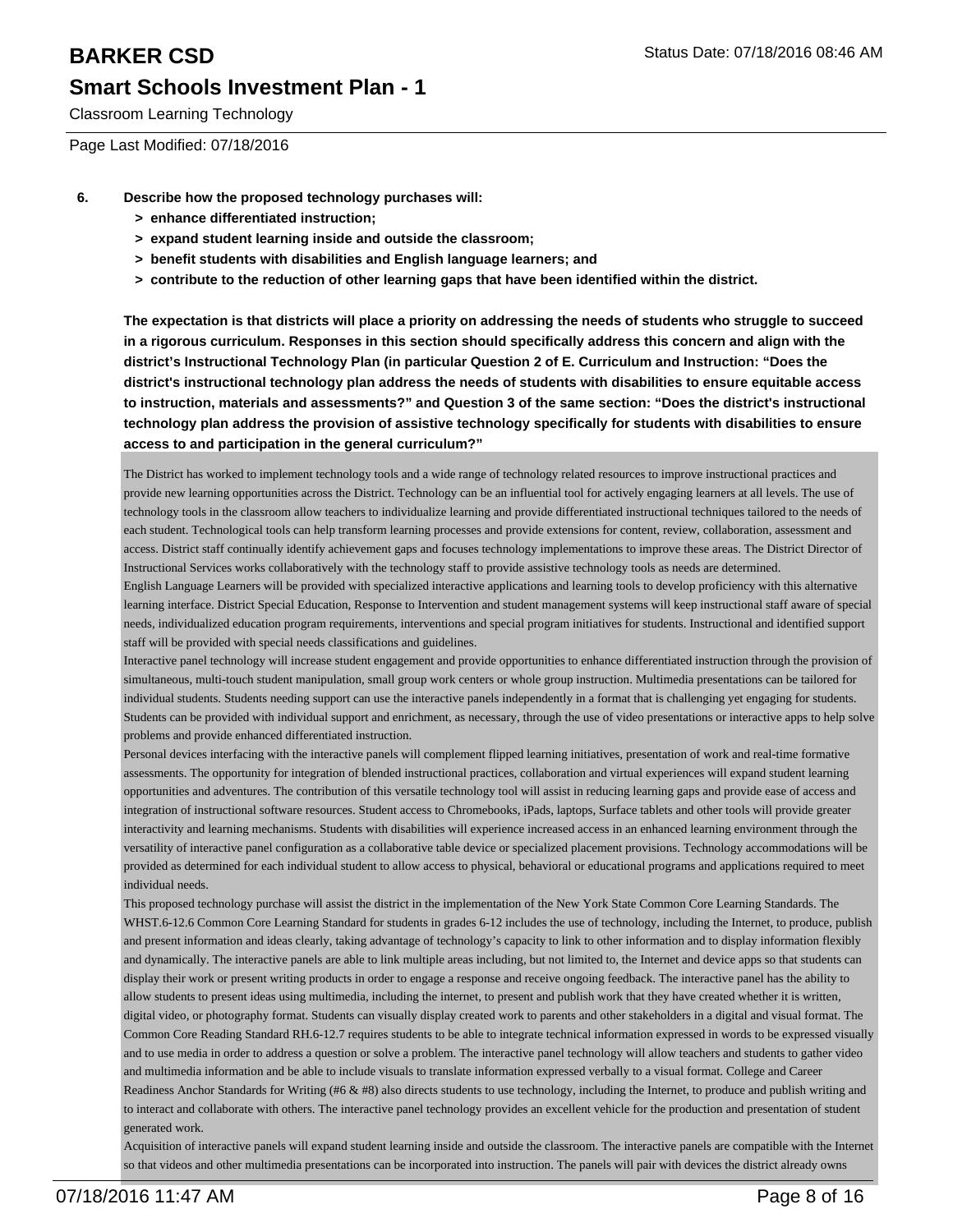Classroom Learning Technology

#### Page Last Modified: 07/18/2016

and students can take advantage of personally owned devices and learn from outside the classroom and share using the panel as the visual format.

### **7. Where appropriate, describe how the proposed technology purchases will enhance ongoing communication with parents and other stakeholders and help the district facilitate technology-based regional partnerships, including distance learning and other efforts.**

The proposal for classroom technology through the Smart Schools Bond Act will greatly increase capacity for teaching and learning through the facilitation of blended learning, distance learning opportunities, online conferencing and homebound instruction. The purchase of the interactive classroom panels will enhance ongoing communication with students and parents through the implementation of online, digital classroom environments where students and parents can access course descriptions, assignments, grades, content, assessments, presentations, resources and interact with the classroom teacher(s). The facilitation of technology-based regional partnerships can also be fostered through the inclusion of distance learning and blended learning initiatives provided through the panel interface. Teachers will construct lessons and assignments in Google Classroom and Schoology and students will utilize Chromebooks in school and at home to access resources and complete work. Assignments will include online resources to extend learning and provide additional assistance. Some of these resources will offer direct parental updates and reporting capabilities to provide feedback for parents and teachers. The interactive panels will provide an engaging experience for virtual fieldtrips, video conferencing, collaborative projects and live announcements throughout the district. The interactive panels allow students to present work to parents and other stake holders. As they are Internet compatible, they would facilitate communication via Skype or other programs such that students and teachers can communicate with regional partners. This is extremely important as this is a rural district and direct communication is limited due to distance. The district is currently working with several higher learning institutions to provide higher and advanced learning experiences for our students. These higher learning institutions include, but are not limited to, Niagara County Community College, University of Buffalo, Niagara University and Rochester Institute of Technology.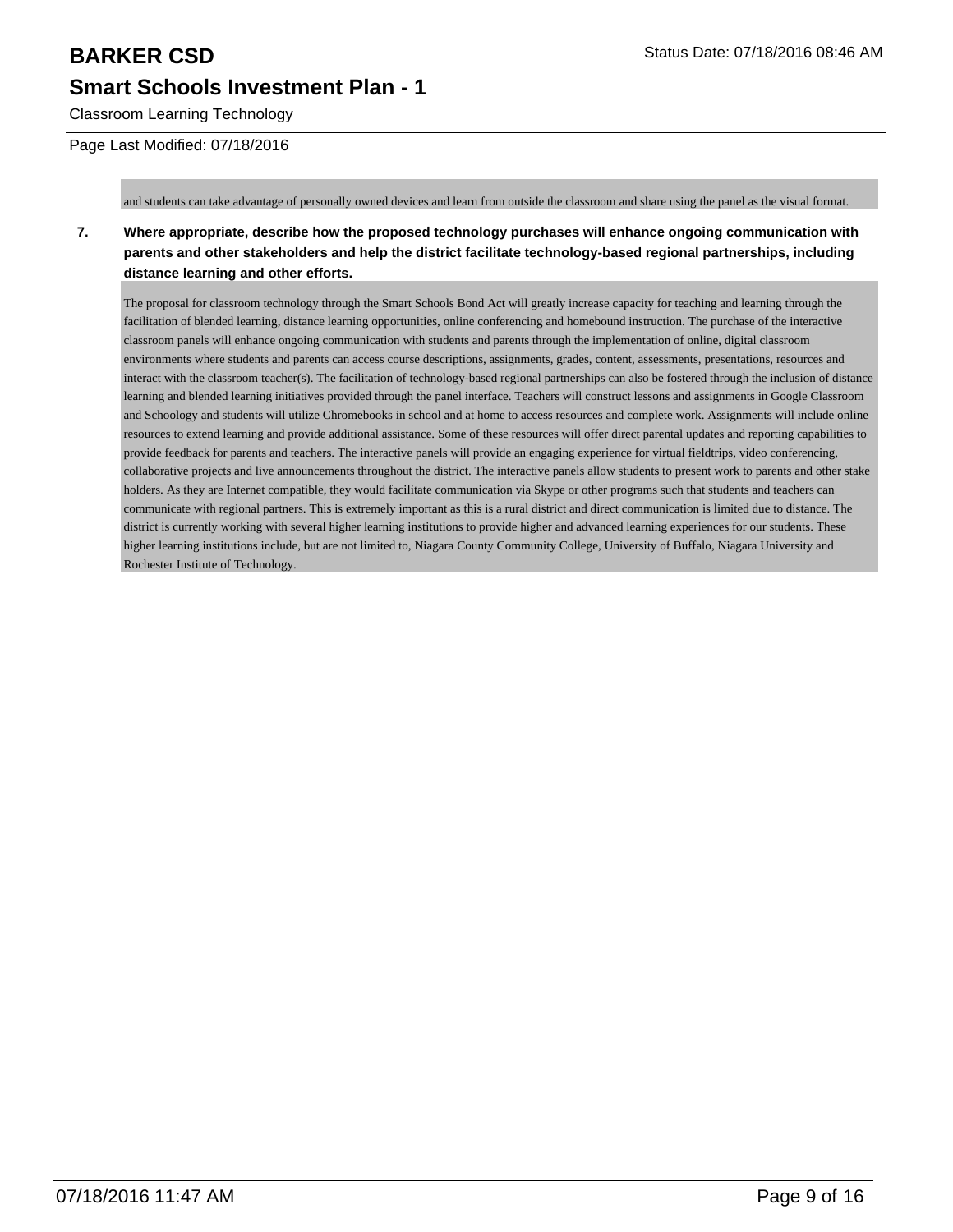# **BARKER CSD** Status Date: 07/18/2016 08:46 AM **Smart Schools Investment Plan - 1**

Classroom Learning Technology

Page Last Modified: 07/18/2016

**8. Describe the district's plan to provide professional development to ensure that administrators, teachers and staff can employ the technology purchased to enhance instruction successfully.**

**Note: This response should be aligned and expanded upon in accordance with your district's response to Question 1 of F. Professional Development of your Instructional Technology Plan: "Please provide a summary of professional development offered to teachers and staff, for the time period covered by this plan, to support technology to enhance teaching and learning. Please include topics, audience and method of delivery within your summary."**

Professional development is a critical component of the District Instructional Technology Plan and the District Smart Schools Investment Plan. The commitment to provide professional development in a variety of ways allows staff to learn how to utilize technology tools and resources to develop innovative instructional methods. Technology related professional development is offered through a variety of ways on a continued basis throughout the school year and summer months.

The District works closely with Erie 1 BOCES trainers through the Common Set of Learning Objectives COSER to deliver individual and group training integrating specific technology tools with curriculum and aligning infused lessons with technology learning standards and digital literacy benchmarks. District staff offer technology training sessions after regular school hours and provide training opportunities to district residents through the District Community Education Program. Local BOCES professional development opportunities are available for all district staff and specialized training opportunities are provided as necessary. The District is currently considering options for additional technology integration training and support as new technology is acquired and implemented through new funding opportunities. Professional development release time will be coordinated with staff through the use of substitute teachers and identified professional development conference days for investigation of new technology and specific training. Erie 1 BOCES and Orleans Niagara BOCES technology specialists and trainers will assist in the establishment of turn-key trainers in the use of the new interactive panels and develop strategies for curriculum integration and development.

Barker Central School District will provide time and access for all instructional staff with the means to develop a high level of proficiency with use of interactive panels, software, curricular integration and use of all integrated technology components. Professional development costs have been budgeted for 2016-2017 to provide complete training in the use of interactive classroom panel software, classroom devices, digital classroom solutions and curriculum development to support a complete solution for integration of these devices. Training will be made available during the summer months to prepare for a seamless implementation for the 2016-2017 school year and continuous support and training will occur throughout the year before, during and after school hours as determined necessary. Technical support personnel will also be trained in the use and maintenance for the interactive classroom panels to properly support and troubleshoot any issues instructional staff encounter. Technology turn-key trainers will be provided the opportunity to attend specialized technology conferences, i.e. NYSCATE (New York State Association for Computers and Technologies in Education) conference, to remain current with educational technology trends and resources. Instructional staff will be supported to develop the skills and knowledge necessary to accommodate diverse student population needs. The panels will provide a vehicle to deliver online, on-demand professional development and teleconferencing which will reduce the need to travel to an external location for training classes and meetings. The following list outlines training topics to be provided for all staff who receive interactive classroom panels in the 16-17 school year. This training will also be made available to all staff in the district and special training sessions for students will also be developed and provided.

\* Interactive Classroom Panel Functionality Training

- \* Snowflake Software to enhance instructional strategies
- \* SMART Notebook Software lesson plan development
- \* Microsoft Office 365 & Classroom curricular integration
- \* Google Drive, Apps & Classroom curricular integration
- \* Schoology Digital Classroom development
- \* Classroom mobile device management & integration
- \* Document Camera training
- \* Online Safety Awareness & Resources
- \* Digital Copyright Awareness & Resources
- \* Digital Content, Video Lessons & Annotation to enhance digital classroom resources
- \* Instructional Technology Coaching for curricular technology integration development

\* Other specific training opportunities for teachers, staff, students and parents as determined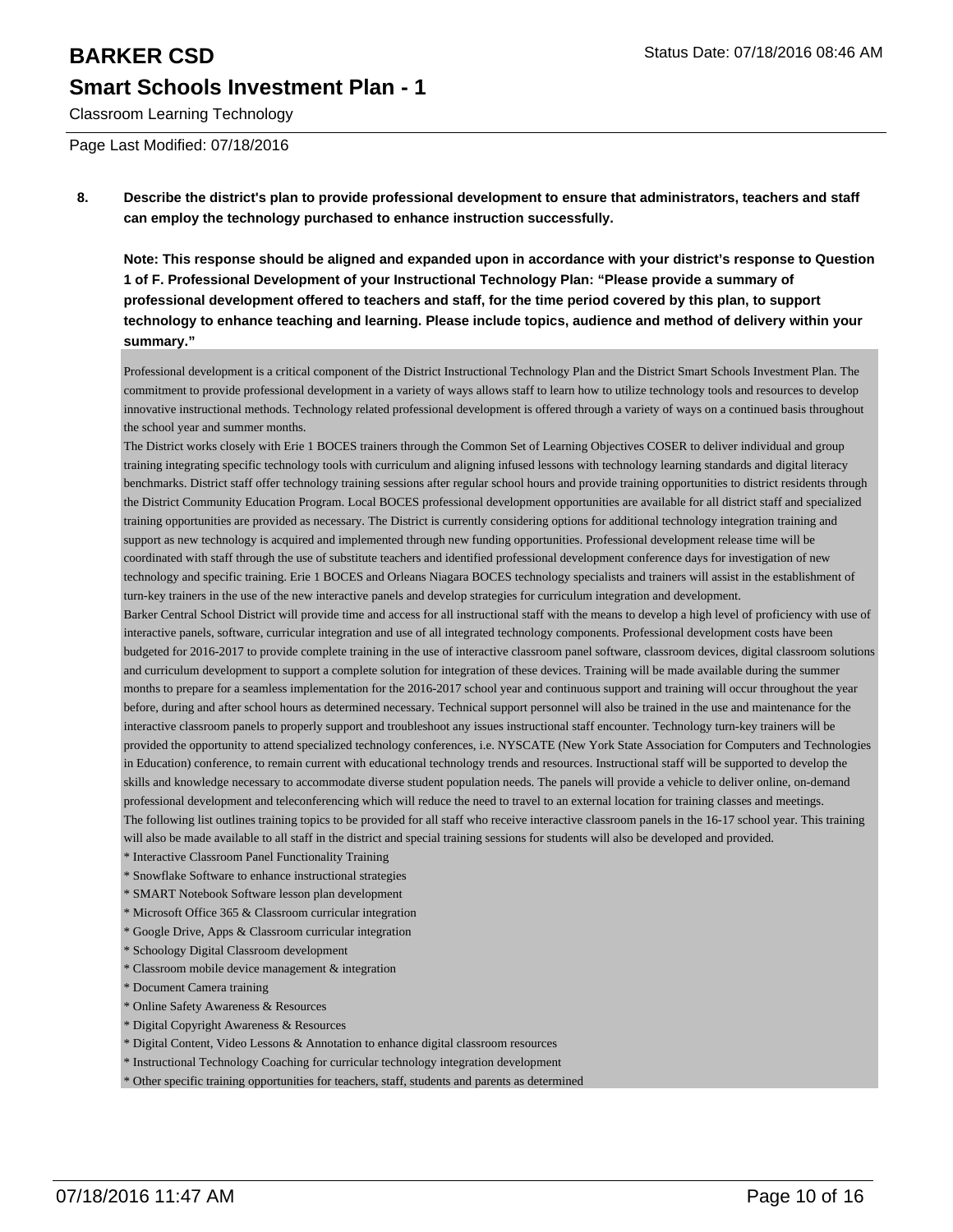Classroom Learning Technology

Page Last Modified: 07/18/2016

**9. Districts must contact the SUNY/CUNY teacher preparation program that supplies the largest number of the district's new teachers to request advice on innovative uses and best practices at the intersection of pedagogy and educational technology.**

 $\boxtimes$  By checking this box, you certify that you have contacted the SUNY/CUNY teacher preparation program that supplies the largest number of your new teachers to request advice on these issues.

**9a. Please enter the name of the SUNY or CUNY Institution that you contacted.**

(No Response)

**9b. Enter the primary Institution phone number.**

(No Response)

**9c. Enter the name of the contact person with whom you consulted and/or will be collaborating with on innovative uses of technology and best practices.**

(No Response)

**10. A district whose Smart Schools Investment Plan proposes the purchase of technology devices and other hardware must account for nonpublic schools in the district.**

**Are there nonpublic schools within your school district?**

| $\Box$ Yes          |  |
|---------------------|--|
| $\triangleright$ No |  |

**11. Nonpublic Classroom Technology Loan Calculator**

**The Smart Schools Bond Act provides that any Classroom Learning Technology purchases made using Smart Schools funds shall be lent, upon request, to nonpublic schools in the district. However, no school district shall be required to loan technology in amounts greater than the total obtained and spent on technology pursuant to the Smart Schools Bond Act and the value of such loan may not exceed the total of \$250 multiplied by the nonpublic school enrollment in the base year at the time of enactment. See:**

**http://www.p12.nysed.gov/mgtserv/smart\_schools/docs/Smart\_Schools\_Bond\_Act\_Guidance\_04.27.15\_Final.pdf.**

|                                         | 1. Classroom<br>Technology<br>Sub-allocation | 2. Public<br>l Enrollment<br>$(2014-15)$ | 3. Nonpublic<br>Enrollment<br>(2014-15) | l 4. Sum of<br>l Public and<br>l Nonpublic<br><b>Enrollment</b>                               | 15. Total Per<br><b>Pupil Sub-</b><br>lallocation | 6. Total<br>Nonpublic Loan<br>l Amount |
|-----------------------------------------|----------------------------------------------|------------------------------------------|-----------------------------------------|-----------------------------------------------------------------------------------------------|---------------------------------------------------|----------------------------------------|
| Calculated Nonpublic Loan<br>l Amount i |                                              |                                          |                                         | (No Response)   (No Response)   (No Response)   (No Response)   (No Response)   (No Response) |                                                   |                                        |

**12. To ensure the sustainability of technology purchases made with Smart Schools funds, districts must demonstrate a long-term plan to maintain and replace technology purchases supported by Smart Schools Bond Act funds. This sustainability plan shall demonstrate a district's capacity to support recurring costs of use that are ineligible for Smart Schools Bond Act funding such as device maintenance, technical support, Internet and wireless fees, maintenance of hotspots, staff professional development, building maintenance and the replacement of incidental items. Further, such a sustainability plan shall include a long-term plan for the replacement of purchased devices and equipment at the end of their useful life with other funding sources.**

 $\boxtimes$  By checking this box, you certify that the district has a sustainability plan as described above.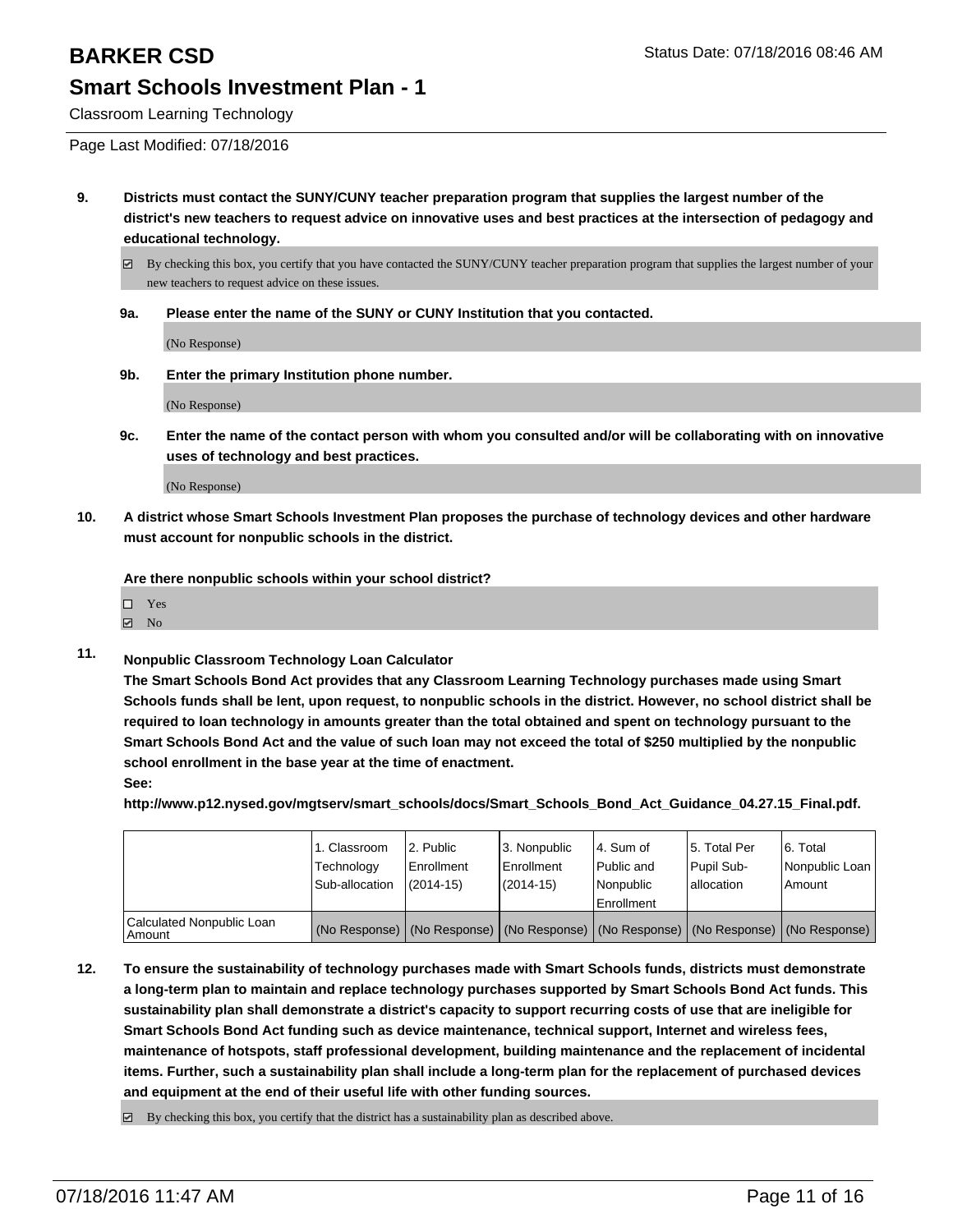Classroom Learning Technology

Page Last Modified: 07/18/2016

**13. Districts must ensure that devices purchased with Smart Schools Bond funds will be distributed, prepared for use, maintained and supported appropriately. Districts must maintain detailed device inventories in accordance with generally accepted accounting principles.**

By checking this box, you certify that the district has a distribution and inventory management plan and system in place.

**14. If you are submitting an allocation for Classroom Learning Technology complete this table. Note that the calculated Total at the bottom of the table must equal the Total allocation for this category that you entered in the SSIP Overview overall budget.**

|                          | Sub-Allocation |
|--------------------------|----------------|
| Interactive Whiteboards  | 119,700        |
| Computer Servers         | 0              |
| <b>Desktop Computers</b> | 0              |
| Laptop Computers         | $\Omega$       |
| <b>Tablet Computers</b>  | 0              |
| <b>Other Costs</b>       | O              |
| Totals:                  | 119,700.00     |

| Select the allowable expenditure | Iltem to be Purchased          | Quantity | Cost per Item | <b>Total Cost</b> |
|----------------------------------|--------------------------------|----------|---------------|-------------------|
| type.                            |                                |          |               |                   |
| Repeat to add another item under |                                |          |               |                   |
| each type.                       |                                |          |               |                   |
| Interactive Whiteboards          | l ClearTouch Interactive Panel | 20       | 5.985         | 119.700           |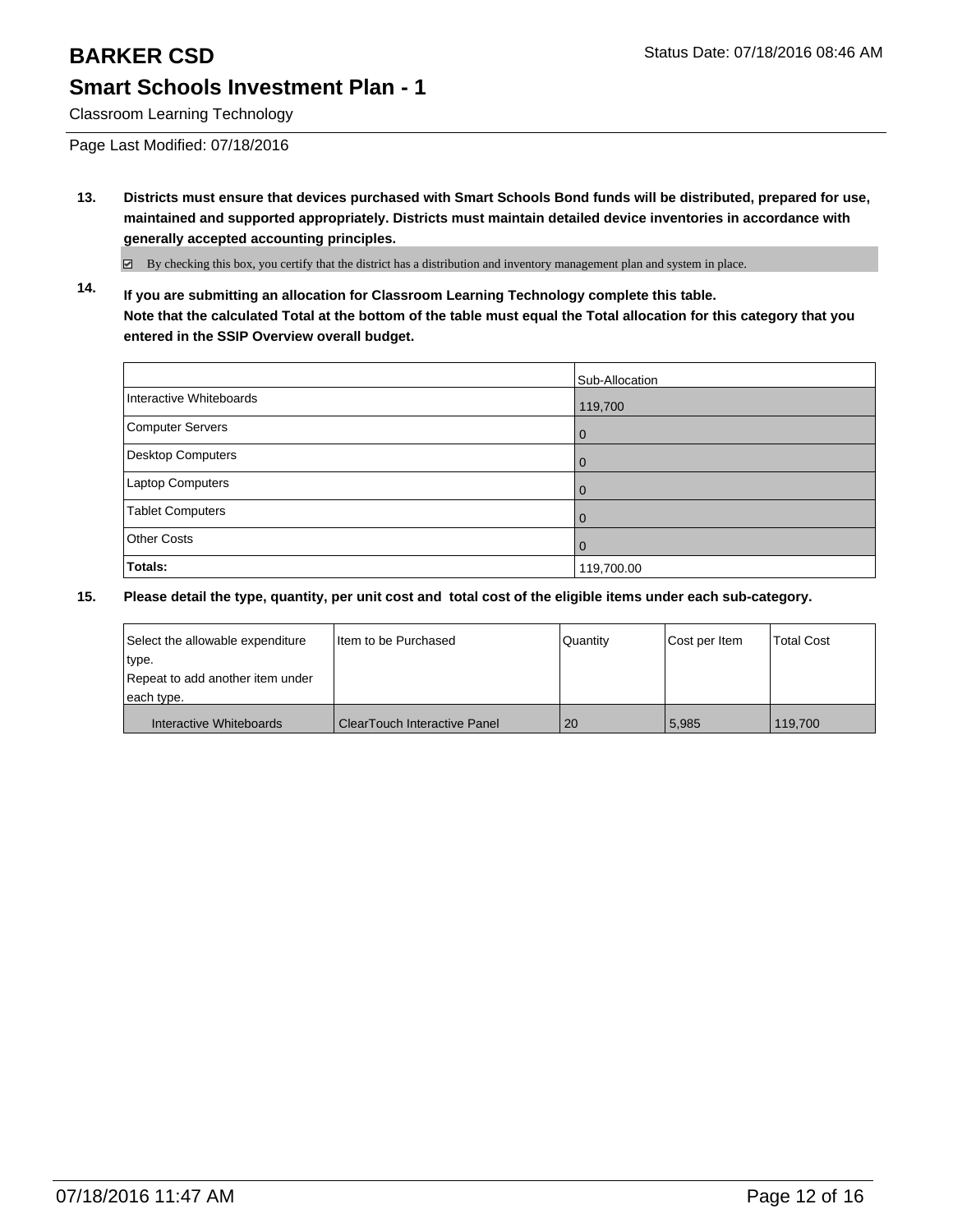Pre-Kindergarten Classrooms

Page Last Modified: 07/18/2016

**1. Provide information regarding how and where the district is currently serving pre-kindergarten students and justify the need for additional space with enrollment projections over 3 years.**

(No Response)

- **2. Describe the district's plan to construct, enhance or modernize education facilities to accommodate prekindergarten programs. Such plans must include:**
	- **Specific descriptions of what the district intends to do to each space;**
	- **An affirmation that pre-kindergarten classrooms will contain a minimum of 900 square feet per classroom;**
	- **The number of classrooms involved;**
	- **The approximate construction costs per classroom; and**
	- **Confirmation that the space is district-owned or has a long-term lease that exceeds the probable useful life of the improvements.**

(No Response)

**3. Smart Schools Bond Act funds may only be used for capital construction costs. Describe the type and amount of additional funds that will be required to support ineligible ongoing costs (e.g. instruction, supplies) associated with any additional pre-kindergarten classrooms that the district plans to add.**

(No Response)

**4. All plans and specifications for the erection, repair, enlargement or remodeling of school buildings in any public school district in the State must be reviewed and approved by the Commissioner. Districts that plan capital projects using their Smart Schools Bond Act funds will undergo a Preliminary Review Process by the Office of Facilities Planning.**

| Project Number |  |
|----------------|--|
| (No Response)  |  |

**5. If you have made an allocation for Pre-Kindergarten Classrooms, complete this table.**

**Note that the calculated Total at the bottom of the table must equal the Total allocation for this category that you entered in the SSIP Overview overall budget.**

|                                          | Sub-Allocation |
|------------------------------------------|----------------|
| Construct Pre-K Classrooms               | (No Response)  |
| Enhance/Modernize Educational Facilities | (No Response)  |
| <b>Other Costs</b>                       | (No Response)  |
| Totals:                                  |                |

| Select the allowable expenditure | litem to be purchased | Quantity      | Cost per Item | <b>Total Cost</b> |
|----------------------------------|-----------------------|---------------|---------------|-------------------|
| type.                            |                       |               |               |                   |
| Repeat to add another item under |                       |               |               |                   |
| each type.                       |                       |               |               |                   |
| (No Response)                    | (No Response)         | (No Response) | (No Response) | (No Response)     |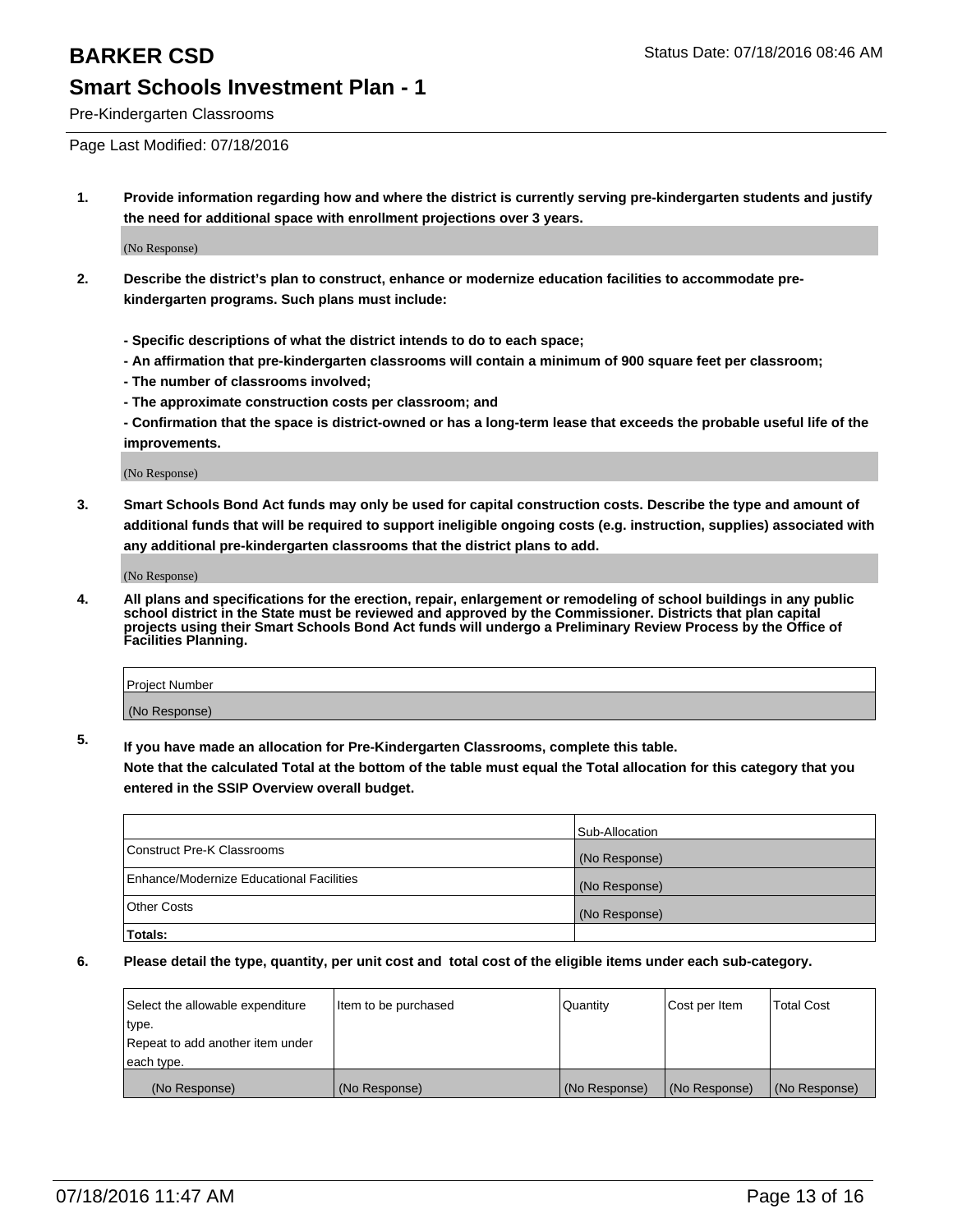Replace Transportable Classrooms

Page Last Modified: 07/18/2016

**1. Describe the district's plan to construct, enhance or modernize education facilities to provide high-quality instructional space by replacing transportable classrooms.**

(No Response)

**2. All plans and specifications for the erection, repair, enlargement or remodeling of school buildings in any public school district in the State must be reviewed and approved by the Commissioner. Districts that plan capital projects using their Smart Schools Bond Act funds will undergo a Preliminary Review Process by the Office of Facilities Planning.**

| <b>Project Number</b> |  |
|-----------------------|--|
| (No Response)         |  |

**3. For large projects that seek to blend Smart Schools Bond Act dollars with other funds, please note that Smart Schools Bond Act funds can be allocated on a pro rata basis depending on the number of new classrooms built that directly replace transportable classroom units.**

**If a district seeks to blend Smart Schools Bond Act dollars with other funds describe below what other funds are being used and what portion of the money will be Smart Schools Bond Act funds.**

(No Response)

**4. If you have made an allocation for Replace Transportable Classrooms, complete this table. Note that the calculated Total at the bottom of the table must equal the Total allocation for this category that you entered in the SSIP Overview overall budget.**

|                                                | Sub-Allocation |
|------------------------------------------------|----------------|
| Construct New Instructional Space              | (No Response)  |
| Enhance/Modernize Existing Instructional Space | (No Response)  |
| Other Costs                                    | (No Response)  |
| Totals:                                        |                |

| Select the allowable expenditure | Item to be purchased | Quantity      | Cost per Item | <b>Total Cost</b> |
|----------------------------------|----------------------|---------------|---------------|-------------------|
| type.                            |                      |               |               |                   |
| Repeat to add another item under |                      |               |               |                   |
| each type.                       |                      |               |               |                   |
| (No Response)                    | (No Response)        | (No Response) | (No Response) | (No Response)     |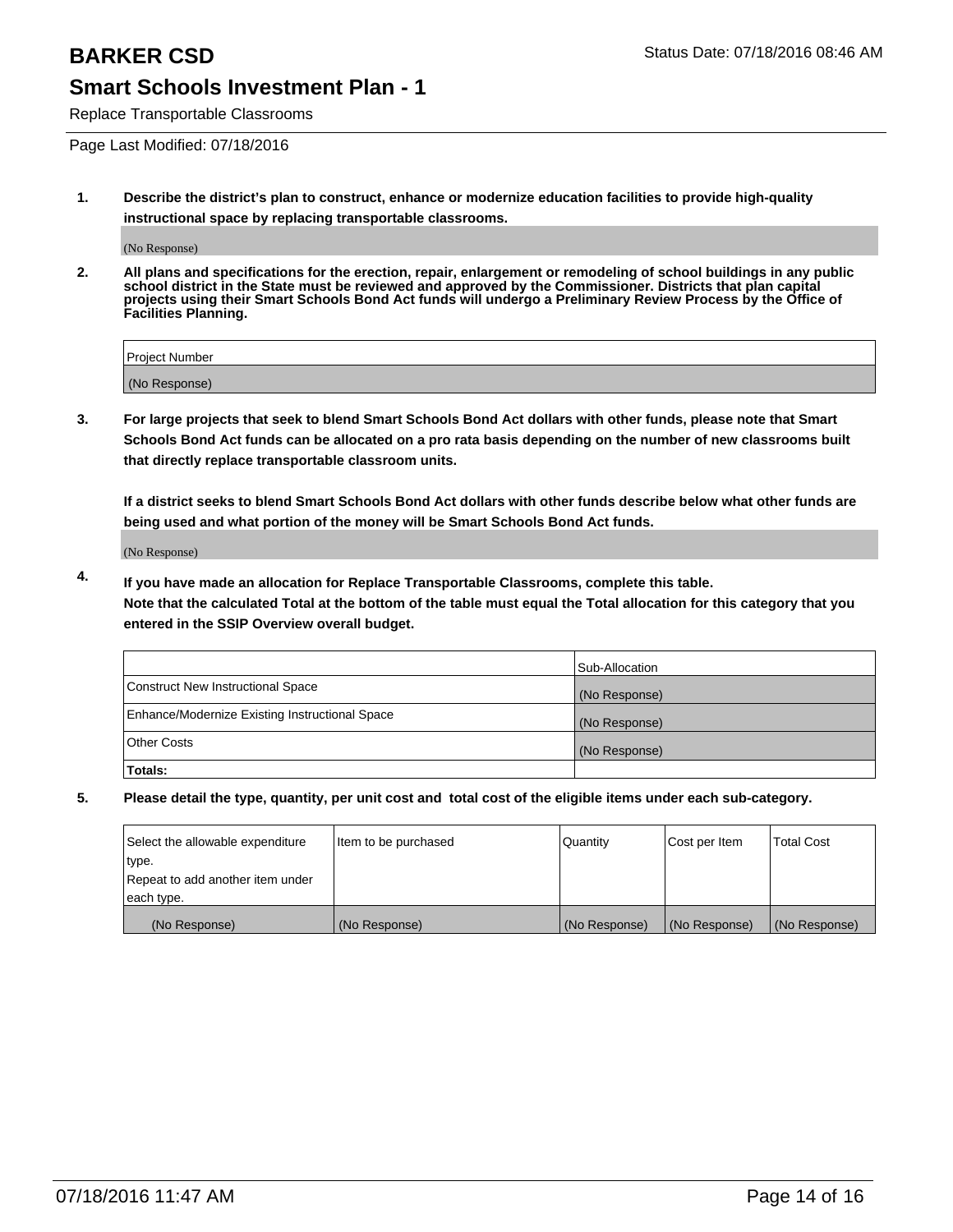High-Tech Security Features

Page Last Modified: 07/18/2016

**1. Describe how you intend to use Smart Schools Bond Act funds to install high-tech security features in school buildings and on school campuses.**

(No Response)

**2. All plans and specifications for the erection, repair, enlargement or remodeling of school buildings in any public school district in the State must be reviewed and approved by the Commissioner. Districts that plan capital projects using their Smart Schools Bond Act funds will undergo a Preliminary Review Process by the Office of Facilities Planning.** 

| Project Number |  |
|----------------|--|
| (No Response)  |  |

**3. Was your project deemed eligible for streamlined Review?**

□ Yes  $\hfill \square$  No

**4. Include the name and license number of the architect or engineer of record.**

| Name          | License Number |
|---------------|----------------|
| (No Response) | (No Response)  |

**5. If you have made an allocation for High-Tech Security Features, complete this table.**

**Note that the calculated Total at the bottom of the table must equal the Total allocation for this category that you entered in the SSIP Overview overall budget.**

|                                                      | Sub-Allocation |
|------------------------------------------------------|----------------|
| Capital-Intensive Security Project (Standard Review) | (No Response)  |
| <b>Electronic Security System</b>                    | (No Response)  |
| <b>Entry Control System</b>                          | (No Response)  |
| Approved Door Hardening Project                      | (No Response)  |
| <b>Other Costs</b>                                   | (No Response)  |
| Totals:                                              |                |

| Select the allowable expenditure | litem to be purchased | Quantity      | Cost per Item | <b>Total Cost</b> |
|----------------------------------|-----------------------|---------------|---------------|-------------------|
| type.                            |                       |               |               |                   |
| Repeat to add another item under |                       |               |               |                   |
| each type.                       |                       |               |               |                   |
| (No Response)                    | (No Response)         | (No Response) | (No Response) | (No Response)     |